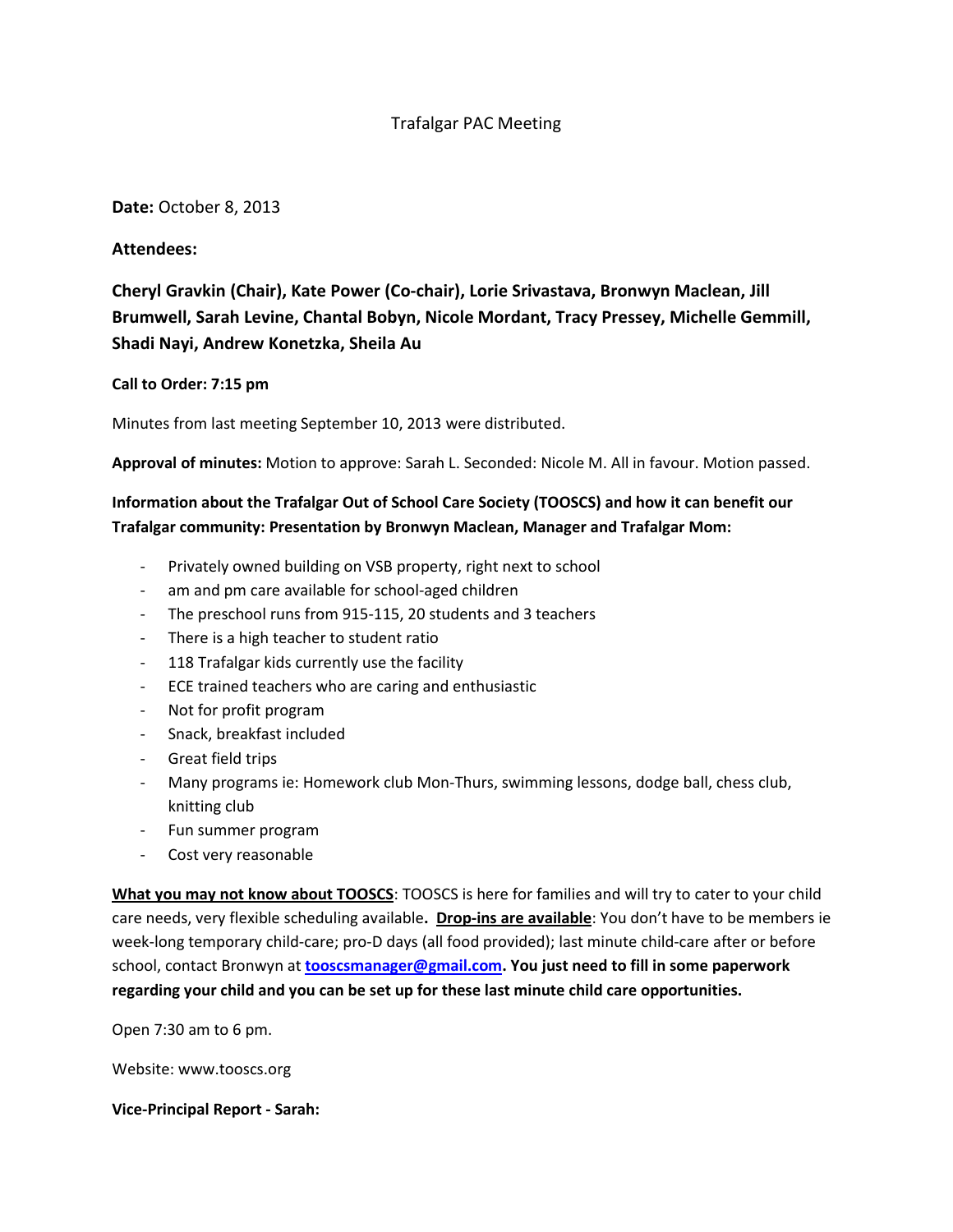-1500 dollars raised for Terry Fox run; huge success; may do a similar run once a month. Teachers excited about this. Theme days are being considered.

-Cross Country also gone very well; last meet is soon

-Fire Safety week this week for primaries

-"Great Shakeout" - **Oct 17** – Earthquake Drill

-"Funmobile" will be visiting **Oct 15** – tents, free play, roving mobile unit, half hour per class

-ipad carts – we have had them for a few months and are hugely popular. Demos and more teaching about how the ipads can enhance our children's education are coming in the fall.

#### **Principal's report: Adele**

- Things have settle in nicely at the school
- 119 ESL students currently
- 31 Special needs students
- 523 children total in the school

For grade 7 parents, **applications for mini schools**, etc happening throughout November. These applications include cognitive testing for all applicants in December. In January, high school visits start.

# **K registration going to be different this year: More information to follow in upcoming newsletters**.

Overall, almost all children who have registered for French Immersion have been accepted over the past few years. This is good news.

"Big hole" on property  $-$  VSB working on it  $-$  it will finally be filled in soon, the work is moving along.

**Liam's dedication bench** is now present on the property. It is in an ideal location for such a meaningful and heartfelt tribute to our classmate. A small dedication ceremony will be held by Liam's classmates, teachers and close friends.

**Volleyball:** Enough kids are interested for 4 teams and there are 4-5 teacher volunteers. No teams have been created yet, there has been no formal registration, and registration is still open to any senior children. Grades 5-7 children, boys and girls, are eligible. **If children are still interested in being on a volleyball team, there will be information in the upcoming newsletter this Friday October 11, registration information, etc.** It was requested by PAC members that enough advance notice for registration for intramural activities be given to parents.

There was a brief discussion regarding parent volunteers. VSB requests criminal record checks are required and there is a more rigorous "application" process than before in order to try and ensure student safety.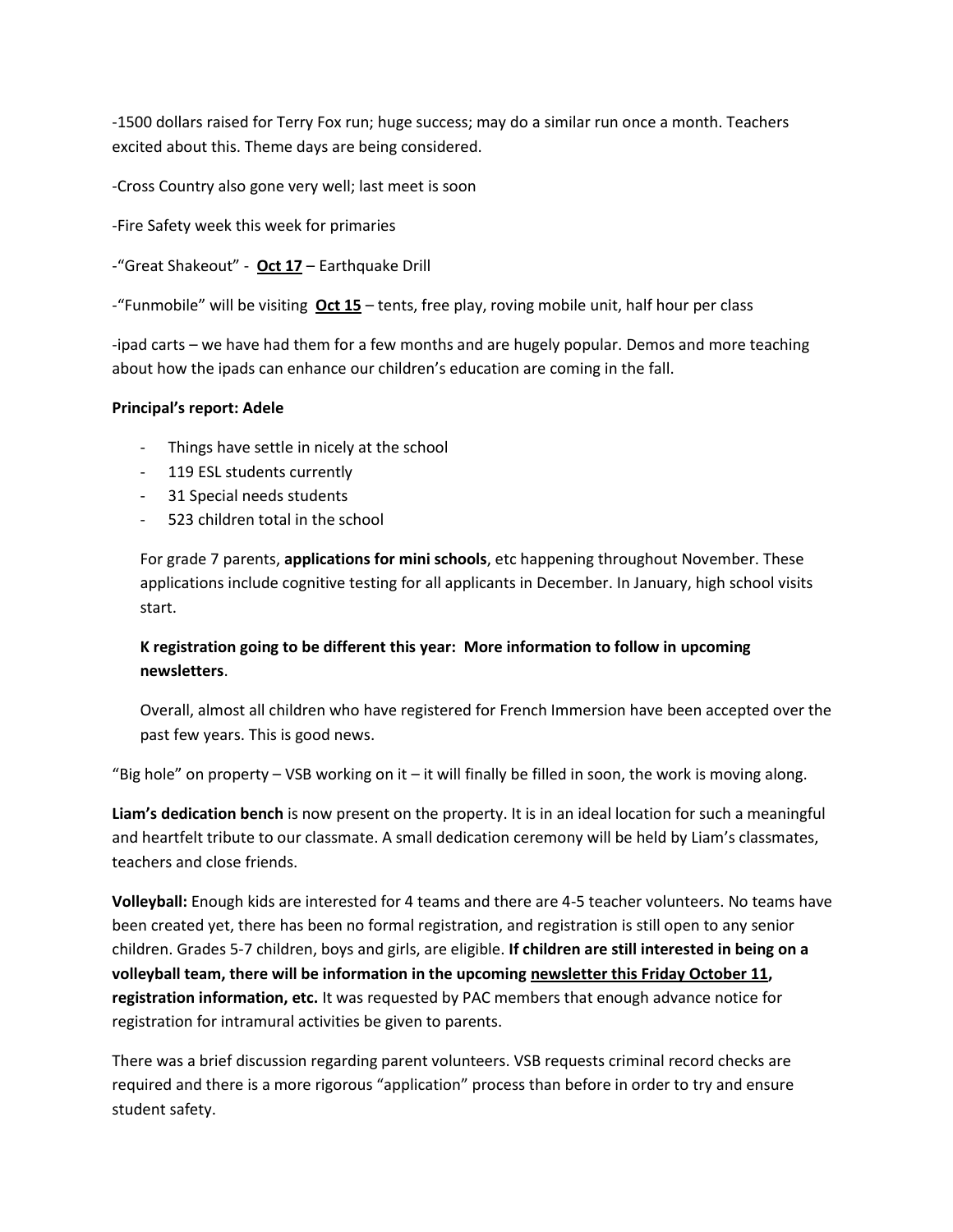Basketball starts in January.

Other activities coming up in the year: Track and Field

#### **Chair report – Cheryl Gravkin**

**Mural:** Sean, Suzanne and Elizabeth have almost finished the mural and it looks beautiful. Thank you very much to our artists, the children and parents who participated!! We need a little more parent time for outlining – information to follow.

**Pocket market Oct 9** 2:30-3:30. 250\$ profit from previous markets!!

Grants are being sought for greening and for apple trees.

**Film project**: The film project presentation at the last PAC meeting was met with great enthusiasm. Proposal is being considered: All kids in grades 5-7 would be involved in this project, on site, with 2 facilitators working with the teachers and students. It is a week- long educational program, during school hours. Involves critical thinking, writing skills, managing cyberbullying, being a wise consumer, story-writing and film production and creation. Teachers are very interested in pursuing this opportunity for their students.

**Inuit author visit** – This was discussed at the previous meeting and was thought to be a good adjunct to the Inuit project. Mme. Elly has advocated for this this event. Motioned to approve, Bronwyn M. Seconded by Lorie S. All in favour of this visit and opportunity. Motion approved. The PAC will cover the \$800 cost.

DPAC rep Karen Sadler – unable to attend, but sends a reminder of the **Oct 17 Citywide PAC meeting.** Please consider being Treasurer or Chair in the future – there are workshops available on how to prepare for these positions.

**Walk to school:** It's been a great week of health and prizes! Lucy Chang has generously offered to do bike safety checks again for free for us. Thank you Lucy.

#### **Communications:**

**Newsletters** are posted on the school website. Print copies are available. 300 people have signed up for the email newsletter. If you are not getting newsletters, **please subscribe to our mailing list at: http://trafalgarpac.ca/school-wide-signup/** 

We are on Twitter and it would be great to have more followers.

**Hallowe'en Party:** Please join our Hallowe'en party planning committee, the event is **Tuesday Oct 29, 6- 8 pm.** We need an enthusiastic group. The party is usually an amazing time and the kids so look forward to it. If you are interested, please contact our ghoulish organizer Andrew Konetzka, email: [agarage@shaw.ca.](mailto:agarage@shaw.ca)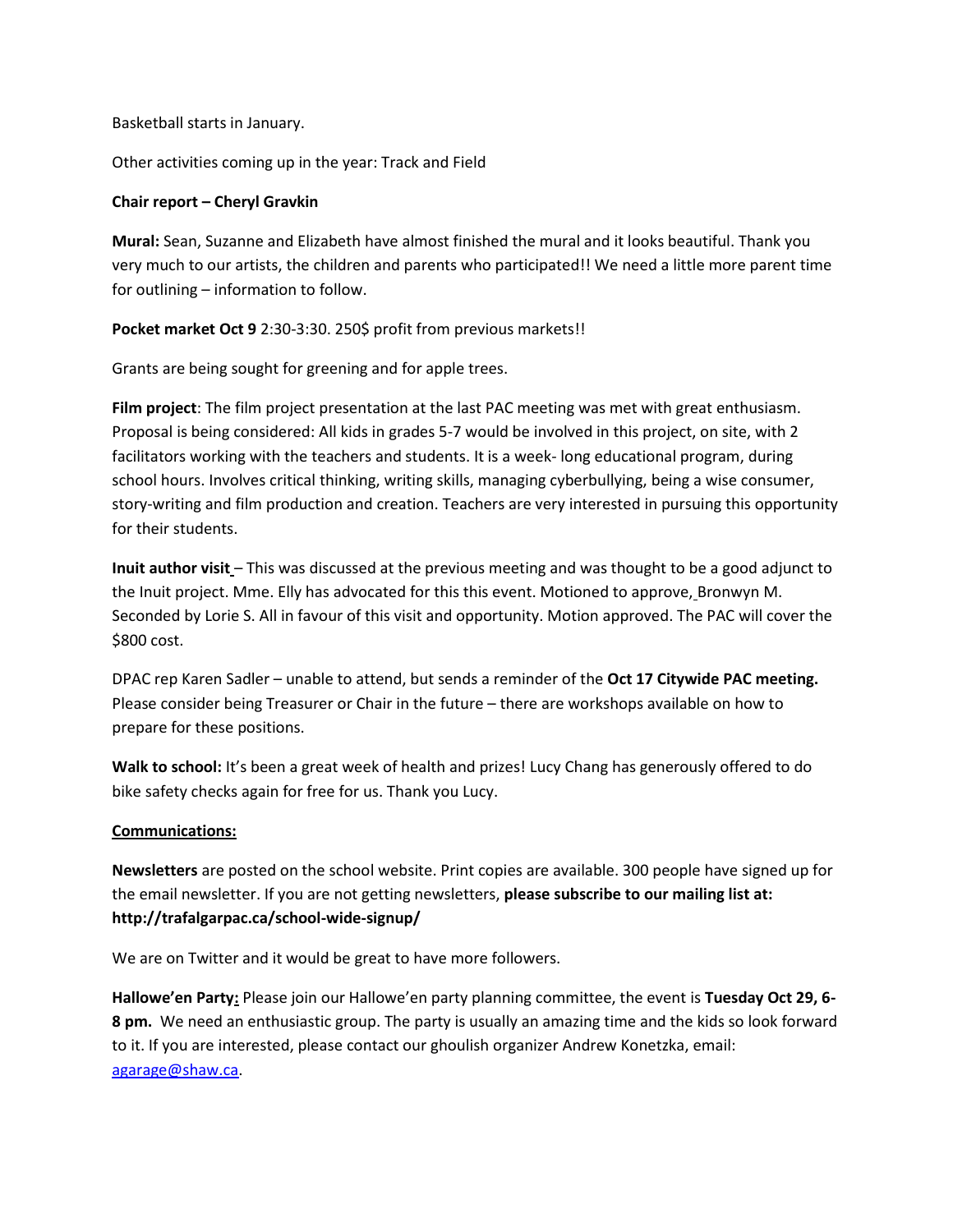Please also volunteer for clean-up after even if you are unable to join the planning committee. Minimal commitment required but a huge help!

## **School PAC fundraising:**

Direct Appeal has started. Please donate to the PAC. We hope to raise 20,000 dollars this year. Donations should be made by cheque. Any amount is appreciated. There will be bags in each classroom for the cheques. All the money goes towards bettering our school and providing supplies and equipment to our students.

**Treasurers report:** Presented briefly by Cheryl in Stephanie's absence. Budget meeting will take place at the next PAC meeting, Monday Nov 18. Motion to approve financial statements made by Lorie S, seconded by Michelle G.

Arts Umbrella is up and running and it is going well! There is space in the intermediate program if your child is still intersted. The junior program is full.

**Next hot dog day is Oct 18 –** last hot dog day we raised about \$800!!

Basketball shorts – funds were requested for the senior team. Discussion deferred to next meeting.

Meeting adjourned at 8:39 pm.

**Next meeting is Monday, November 18.**

Events Committee

Direct Appeal – Elisa Campbell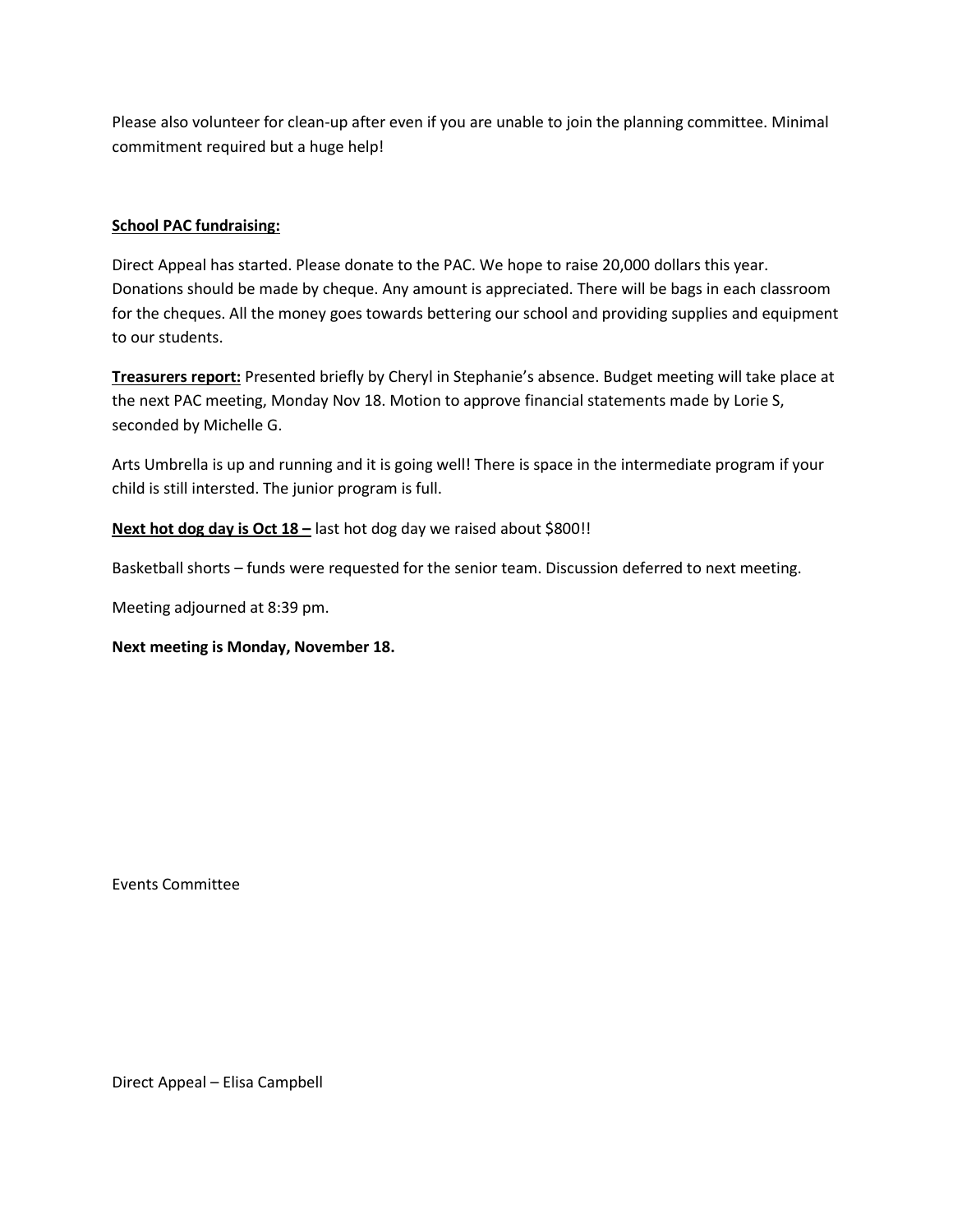Treasurer

**Upcoming Calendar: Pocket Market Oct 9 230-330 Walk to School Week Oct 7-11 Pumpkin Patch Fundraiser – Marty Popischil - Mon Oct 28 230-430 Hallowe'en carnival and dance Tues Oct 29 6-8 pm Hallowe'en clean up Friday Nov 1 Next PAC meeting Nov 18 7-830 pm**

#### **Presentation from Liz Schulze from Vancouver Cinematheque**

-Liz presented challenges facing kids (and parents) about media literacy

-educational programs are available with Vancouver Cinematheque to make students more critical and informed

Cost is \$600/day/class, Limited by schedule

Feasible to do whole school, she suggests to do different projects for each division.

We need to figure out our goals and Liz can make it work.

**Presentation from Mme Elly regarding visit from Inuit author Micael Kusuguk**

-Gr 4's do an Inuit project each year in early January

-author will visit in January for ½ day if enough schools book him

-will come with clothes, props and their experiences

-cost \$800 for ½ day visit

**Meeting**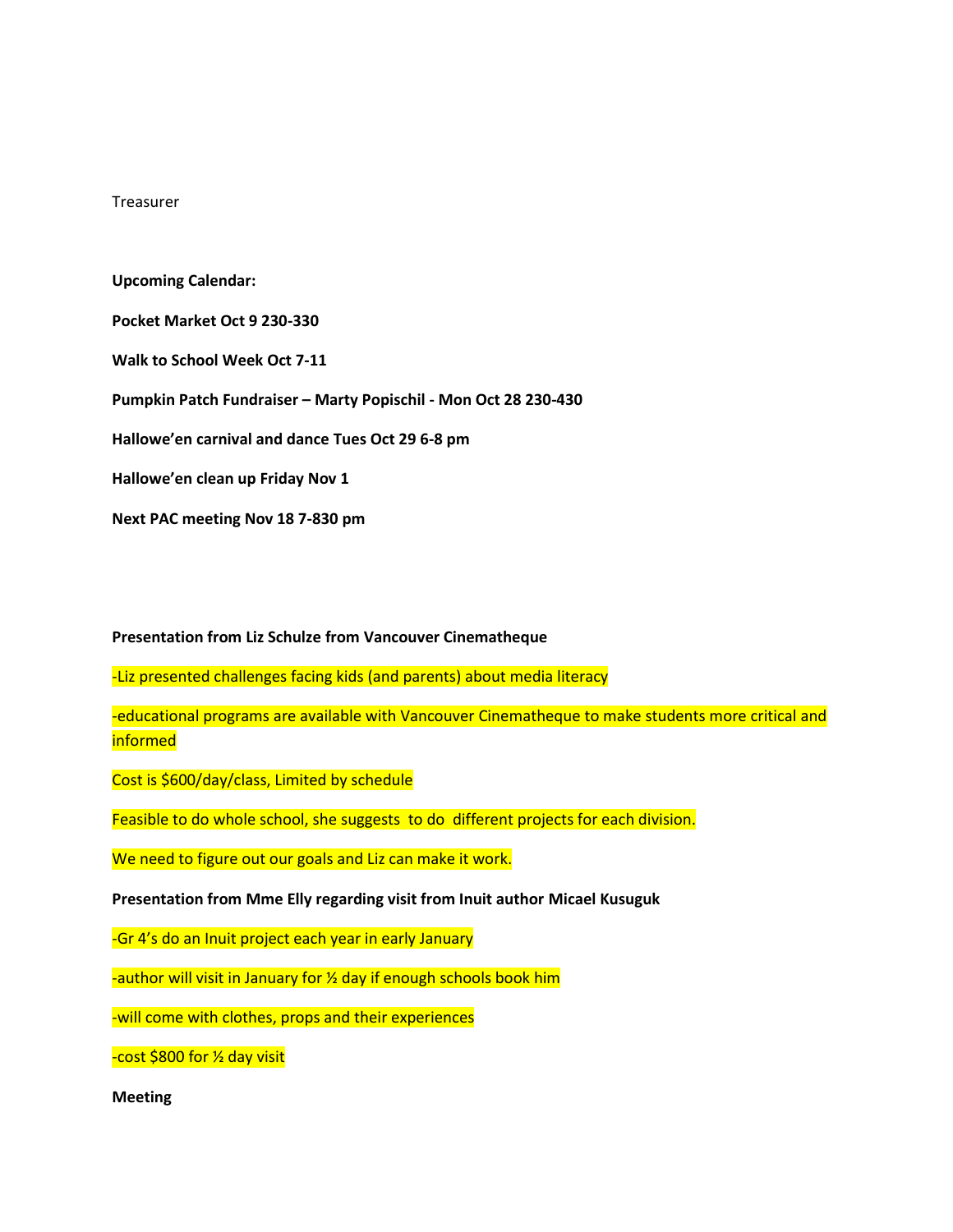Approval of minutes from June meeting . Motioned to approve, Sarah Levine. Seconded by Karen Sadler

#### **Principal's Report from Adele**

**-**regarding hole in front yard: the plan now is to install a sump pump and the work is out for tender and it should be done by January

-numbers are very strong in both English and French this year

-Catherine and Judy who do Div 2 have covered Div 3 so that the class doesn't have a TOC until a teacher is hired

-next week ELL parent orientation

-Meet the Teacher is next Tuesday. In addition to each classroom teacher's two presentations, the Resource, gym and computer teachers will also present to parents.

-focus this year will be to keep ELL parents in the loop.

-New school website will go live next week. VSB standard

-possibility that support staff may go on strike. They are in negotiation. Adele is optimistic that they will come to terms. Not sure what the strike would look like. Cross that bridge when we get to it.

#### **VP report – Sarah**

**-**she has a background in counseling, she came from Surrey

-Cross-country meet at Trout Lake is October 17<sup>th</sup>. She has a meeting tomorrow and will update when she gets more dates

-Monitors are signing up tomorrow.

-There is a parent who is going to do a primary volleyball. Details to follow.

-Adele/Sarah to send an email with blocks of athletics so that we can find parent volunteers.

-Michelle Gemmill has organized Arts Umbrella to come into the school for an after school drama class. Hour-long program. She is Meeting tomorrow with Arts Umbrella. Most likely there will be an Intermediate group and primary group.

**Chair Report – Cheryl Gravkin**

Need to Approve positions for executive:

Chair – Cheryl Garkin

Co-Chair-Kate Power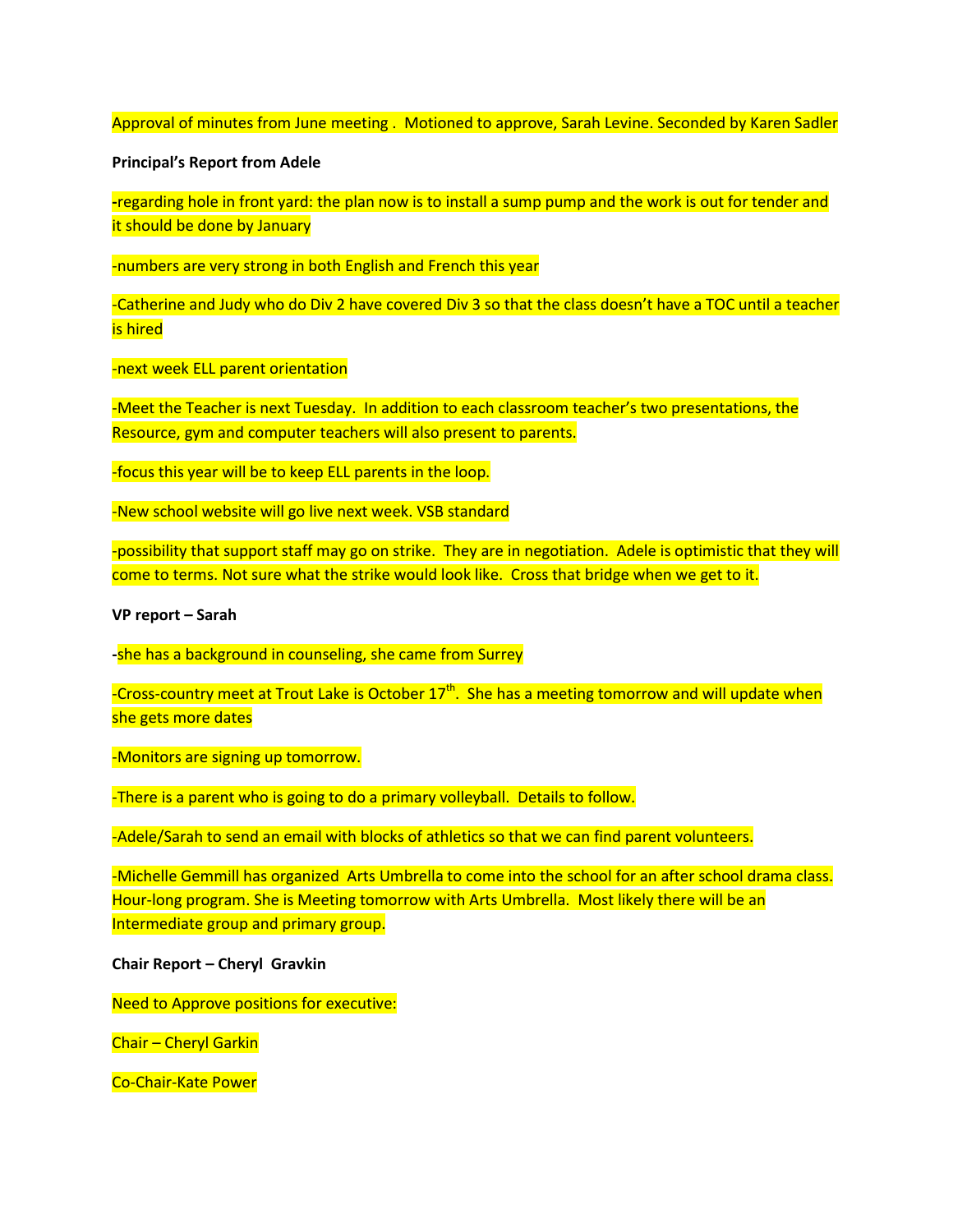Treasurer- vacant

Secretary- Liz Hudson, Sheila Au

Dpac rep- Karen Sadler

Communication- Nicole Mordant, Rachelle Kanefsky

Communications Graphics: Sean Thompson

Technical support: John Bowyer-Smith

Greening Committee Chair: Suzanne Fielden

Greening committee: Jessica McAlpine, Vicki B.

Direct Appeal: Elisa Campbell

Events Coordinator: Vicky Buttery

Movie Night coordinators: Sarah Levine, Michelle Gemmill, Chantal Bobyn

Hot Lunch: Rup Kang, Gord Lau, Lori Srivastava

Hot Lunch Helpers: Joanne Fix, Pennie George, Faye Liu, Jessica McAlpine, Jess Chen.

School Planning Committee: Lorie Srivastava, Karen Sadler.

Scholastic Book Fair: no volunteer

Performing Arts Programming: Yasmeen Strang, Tamara Levy.

Playground Committee:Karen Sandler, Marie-France Leroi.

International Dinner: Bronwyn Maclean

Fruit and Veggie program coordinator: Holly

Fruit and Veggie Helper: pennie

Sports Coordinator: Stephanie, Karen Sandler, Anne

Gr 7 Trip Coordinator: Teena Sim

Pac Kitchen Coordinator: Bronwyn

Safe Arrival Coordinators: Jane Caddick, Cherie McBeth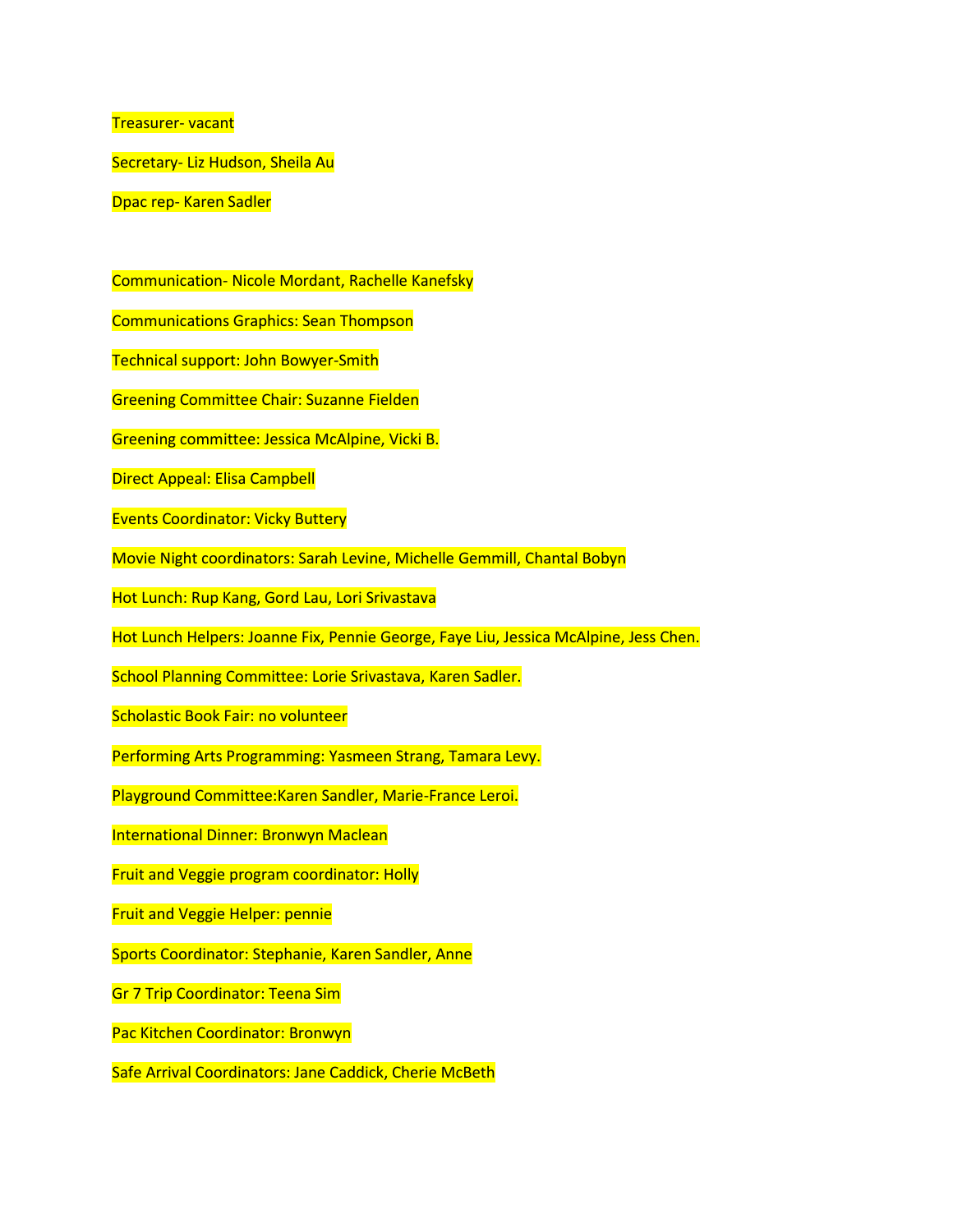Technology Committee: Azool Jeraj, CJ Wu, Ray Miya, Gord Lau.

English Learner Liaison/Translator: Jessica Dong, Lucy Chang, CJ Wu.

Bronwyn motioned approval of positions.

Seconded by Lori.

**Hot Lunch Report**

**-**committee is talking to vendors about food delivery so that parents can order online

- mac and cheese and mac and cheese and tomato sauce and will do taste test on Friday

-Lori has spoken to many vendors

-this fall try out vendors once a month this fall to decide what works and go with it

-one option is gluten-free pizza, noodle dish

-reaching out to ELL with translated online instructions

-parents can pay by paypal and cheque. Preference for the PAC is for parents to order online and pay online.

-Discourage last minute cash-payers by giving a notice that orders must be made in advance but will still accept some last minute orders if there is food available.

**Quebec Trip - Tina**

We apply for a grant to match us with a school in Quebec for an exchange school.

Grant covers travel costs for students and staff.

Last year every student went to Quebec.

**Mural**

-Sean has done half of the background

-next stage is to release the intermediate artists on the mural to do outline during Earth Bites tomorrow and next Wednesday

-following week solid painting pairing an intermediate student with primary student

-need parents to help for five intense days

**Treasury Report-**

See budget for more details.